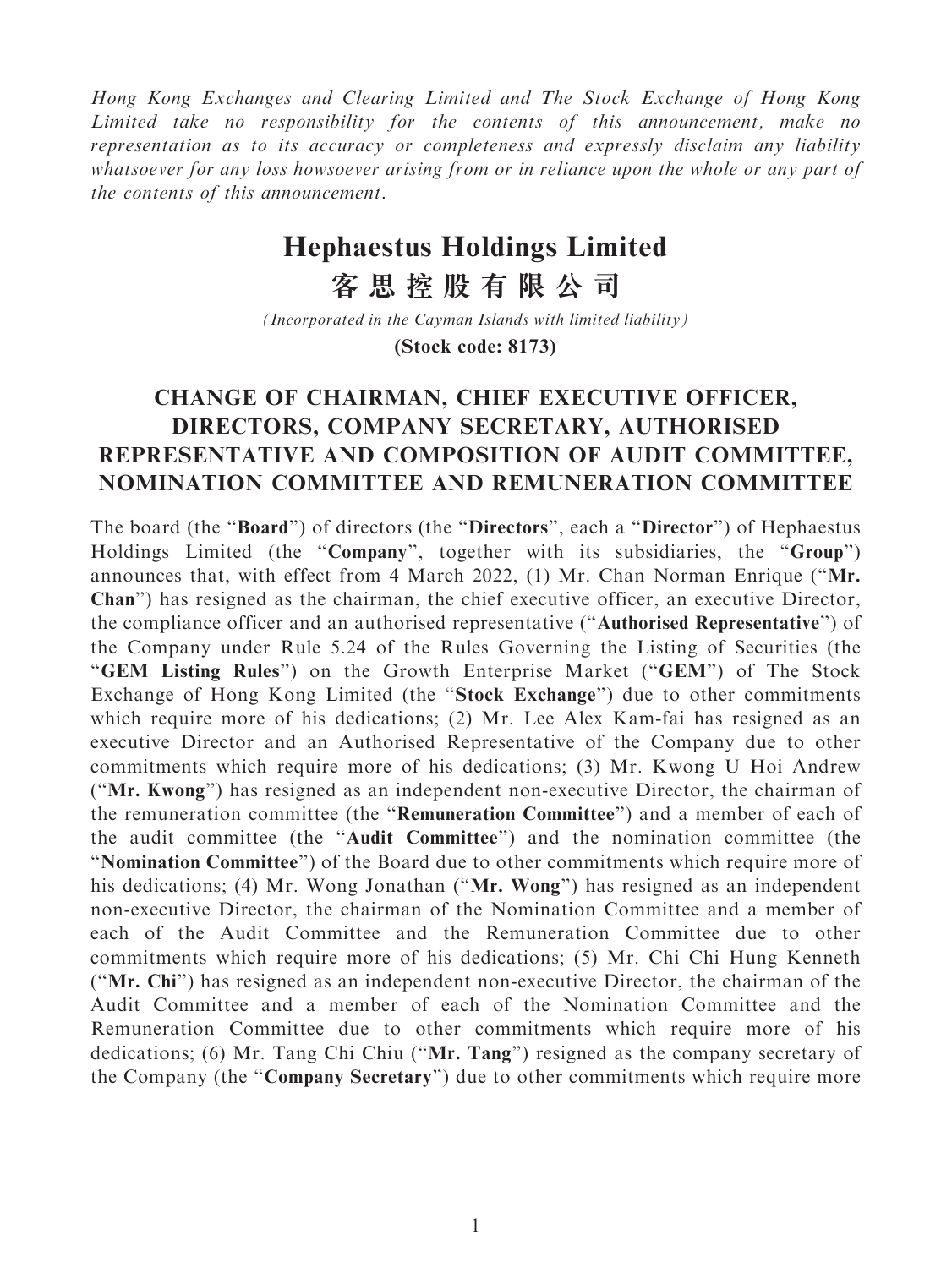of his dedications; and (7) Mr. Yeung Sai Cheong (''Mr. Yeung'') resigned as the financial controller of the Company due to other commitments which require more of his dedications.

Mr. Chan, Mr. Lee Alex Kam-fai, Mr. Kwong, Mr. Wong, Mr. Chi and Mr. Tang have confirmed that they do not have any disagreement with the Board and there is no matter in connection with their resignation that needs to be brought to the attention of the shareholders of the Company and the Stock Exchange.

The Board also announces that, with effect from 4 March 2022:

- (1) Mr. Huang Liang (''Mr. Huang'') has been appointed as the chairman of the Board, the chief executive officer of the Company and an executive Director;
- (2) Ms. Lou Yi (''Ms. Lou'') has been appointed as an executive Director and an Authorised Representative;
- (3) Mr. Luk Chi Shing (''Mr. Luk'') has been appointed as an independent non-executive Director, the chairman of the Audit Committee and a member of each of the Nomination Committee and the Remuneration Committee;
- (4) Mr. Lee Man Chun has been appointed as an independent non-executive Director, the chairman of the Nomination Committee and a member of each of the Audit Committee and the Remuneration Committee;
- (5) Mr. Zheng Yuqiang (''Mr. Zheng'') has been appointed as an independent non-executive Director, the chairman of the Remuneration Committee and a member of each of the Audit Committee and the Nomination Committee; and
- (6) Ms. Kwong Oi Man Patty (''Ms. Kwong'') has been appointed as the Company Secretary and an Authorised Representative.

The biographical details of Mr. Huang are set out below:

Mr. Huang Liang, aged 43, has over 15 years of experience in real estate development and properties investment areas in the People's Republic of China. He is the executive director and general manager of Shenzhen Jinrong Enterprise Limited\* (深圳市晉榮實業 有限公司) and Shenzhen Longhua Henghe Real Estate Development Limited\* (深圳市龍 華恒和房地產開發有限公司). Mr. Huang is also the vice president of the Chamber of Commerce of Shenzhen Longhua\* (深圳市龍華商會). He was an independent non-executive director of Aidigong Maternal & Child Health Limited (stock code: 286) from February 2013 to December 2015.

Mr. Huang has entered into a service agreement with the Company for a term of three years from 4 March 2022. The service agreement may be terminated in accordance with the provisions in the service agreement by either party giving to the other party not less than three months' written notice. He is also subject to retirement by rotation and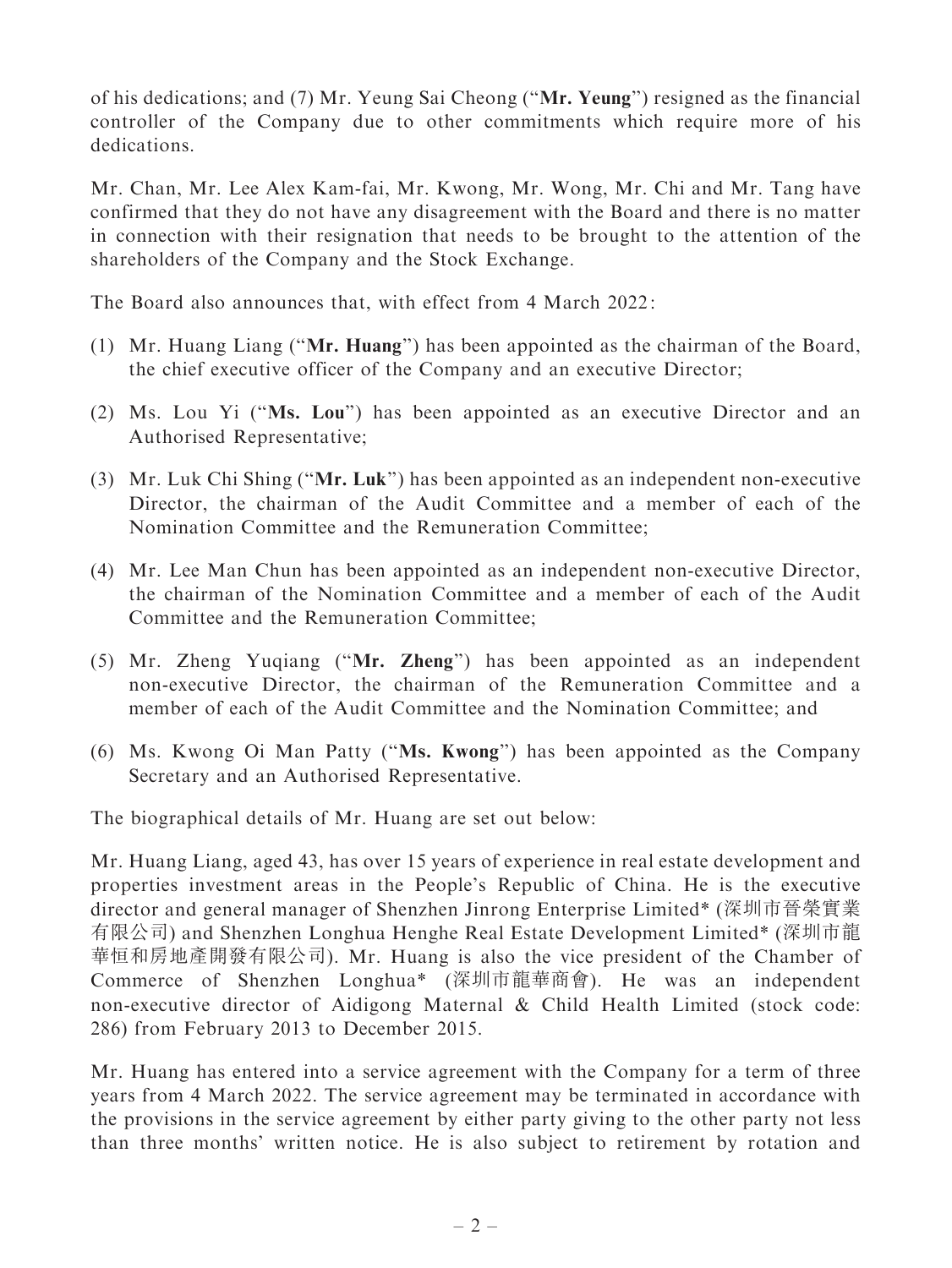re-election at the general meetings of the Company in accordance with the articles of association of the Company and the GEM Listing Rules. In accordance with the service agreement, Mr. Huang will be entitled to an annual Director's fee of HK\$100,000, which was determined with reference to his background, experience, duties and responsibilities with the Group and the prevailing market conditions.

Save as disclosed above, Mr. Huang (i) (a) is not interested in any share of the Company within the meaning of Part XV of the Securities and Futures Ordinance (Cap. 571 of the Laws of Hong Kong); (b) does not have other major appointments and professional qualifications; and (ii) confirmed as at the date of this announcement that, (a) he does not have any relationship with any Director, member of the senior management of the Group, substantial shareholder or controlling shareholder (having the meanings ascribed to them in the GEM Listing Rules) of the Company; (b) he does not hold any position in the Company or any of its subsidiaries; (c) he did not hold any directorship in the last three years in any public company the securities of which are listed on any securities market in Hong Kong or overseas; and (iii) there is no further information required to be disclosed pursuant to Rules 17.50(2)(h) to (v) of the GEM Listing Rules and there are no other matters relating to the appointment of Mr. Huang that need to be brought to the attention of the Stock Exchange or the shareholders of the Company.

The biographical details of Ms. Lou are set out below:

Ms. Lou Yi, aged 52, has over 20 years' experience in finance and securities trading industry. She is currently the vice president of dealing and investment in Kingston Financial Group Limited (stock code: 1031). She worked in various large financial institutions including Zhongtai International Securities Limited, Industrial Securities (HK) Brokerage Limited and BOCOM International Securities Limited. Ms. Lou has number 1, 7 and 8 license of The Securities and Futures Commission in Hong Kong.

Ms. Lou has entered into a service agreement with the Company for a term of three years from 4 March 2022. The service agreement may be terminated in accordance with the provisions in the service agreement by either party giving to the other party not less than three months' written notice. She is also subject to retirement by rotation and re-election at the general meetings of the Company in accordance with the articles of association of the Company and GEM Listing Rules. In accordance with the service agreement, Ms. Lou will be entitled to an annual Director's fee of HK\$100,000, which was determined with reference to her background, experience, duties and responsibilities with the Group and the prevailing market conditions.

Save as disclosed above, Ms. Lou (i) (a) is not interested in any share of the Company within the meaning of Part XV of the Securities and Futures Ordinance (Cap. 571 of the Laws of Hong Kong); (b) does not have other major appointments and professional qualifications; and (ii) confirmed as at the date of this announcement that, (a) she does not have any relationship with any Director, member of the senior management of the Group, substantial shareholder or controlling shareholder (having the meanings ascribed to them in the GEM Listing Rules) of the Company, (b) she does not hold any position in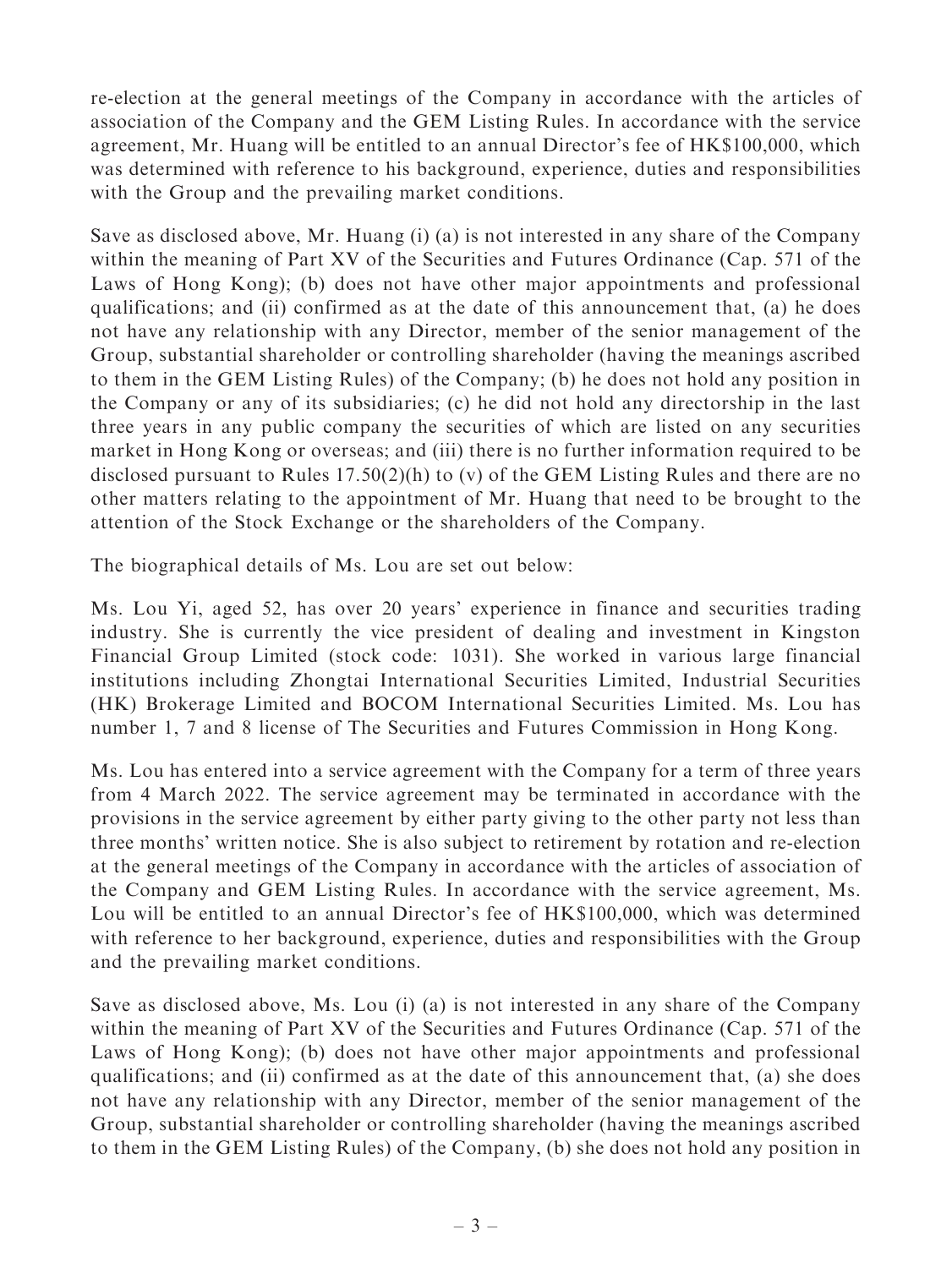the Company or any of its subsidiaries; (c) she did not hold any directorship in the last three years in any public company the securities of which are listed on any securities market in Hong Kong or overseas; and (iii) there is no further information required to be disclosed pursuant to Rules 17.50(2)(h) to (v) of the GEM Listing Rules and there are no other matters relating to the appointment of Ms. Lou that need to be brought to the attention of the Stock Exchange or the shareholders of the Company.

The biographical details of Mr. Luk are set out below:

Mr. Luk Chi Shing, aged 52, graduated from City University of Hong Kong in 1993, with a Bachelor of Arts in Accountancy. Mr. Luk is a fellow member of the Hong Kong Institute of Certified Public Accountants and the Association of Chartered Certified Accountants. Mr. Luk is currently an independent non-executive director of China Financial Leasing Group Limited (stock code: 2312), a company listed on the Main Board of the Stock Exchange and an independent non-executive director of Chinese Energy Holdings Limited (stock code: 8009), a company listed on GEM of the Stock Exchange. Mr. Luk had been (i) an executive director of China Pioneer Pharma Holdings Limited (stock code: 1345), a company listed on the Main Board of the Stock Exchange during the period from December 2019 to December 2020; and (ii) an independent non-executive director of China Saite Group Company Limited (stock code: 0153), a company listed on the Main Board of the Stock Exchange during the period from January 2017 to July 2019. Mr. Luk has also worked for an international audit firm and a number of other public listed companies in Hong Kong. Mr. Luk has accumulated over 20 years of working experience in the fields of auditing, company secretary, financial accounting and management, as well as corporate merger and acquisition.

Pursuant to the letter of appointment made between Mr. Luk and the Company, Mr. Luk has been appointed as an independent non-executive Director for a term of three years with effect from 4 March 2022, unless terminated by no less than one month notice in writing served by Mr. Luk on the Company or at any time by service of notice in writing by the Company on Mr. Luk. Mr. Luk will be subject to retirement by rotation and re-election and other related provisions as stipulated in the articles of association of the Company and the GEM Listing Rules. Pursuant to his letter of appointment, Mr. Luk will be entitled to an annual Director's fee of HK\$100,000, which was determined with reference to his background, experience, duties and responsibilities with the Group and the prevailing market conditions.

Save as disclosed above, Mr. Luk (i) (a) is not interested in any share of the Company within the meaning of Part XV of the Securities and Futures Ordinance (Cap. 571 of the Laws of Hong Kong); (b) does not have other major appointments and professional qualifications; and (ii) confirmed as at the date of this announcement that, (a) he does not have any relationship with any Director, member of the senior management of the Group, substantial shareholder or controlling shareholder (having the meanings ascribed to them in the GEM Listing Rules) of the Company; (b) he does not hold any position in the Company or any of its subsidiaries; (c) he did not hold any directorship in the last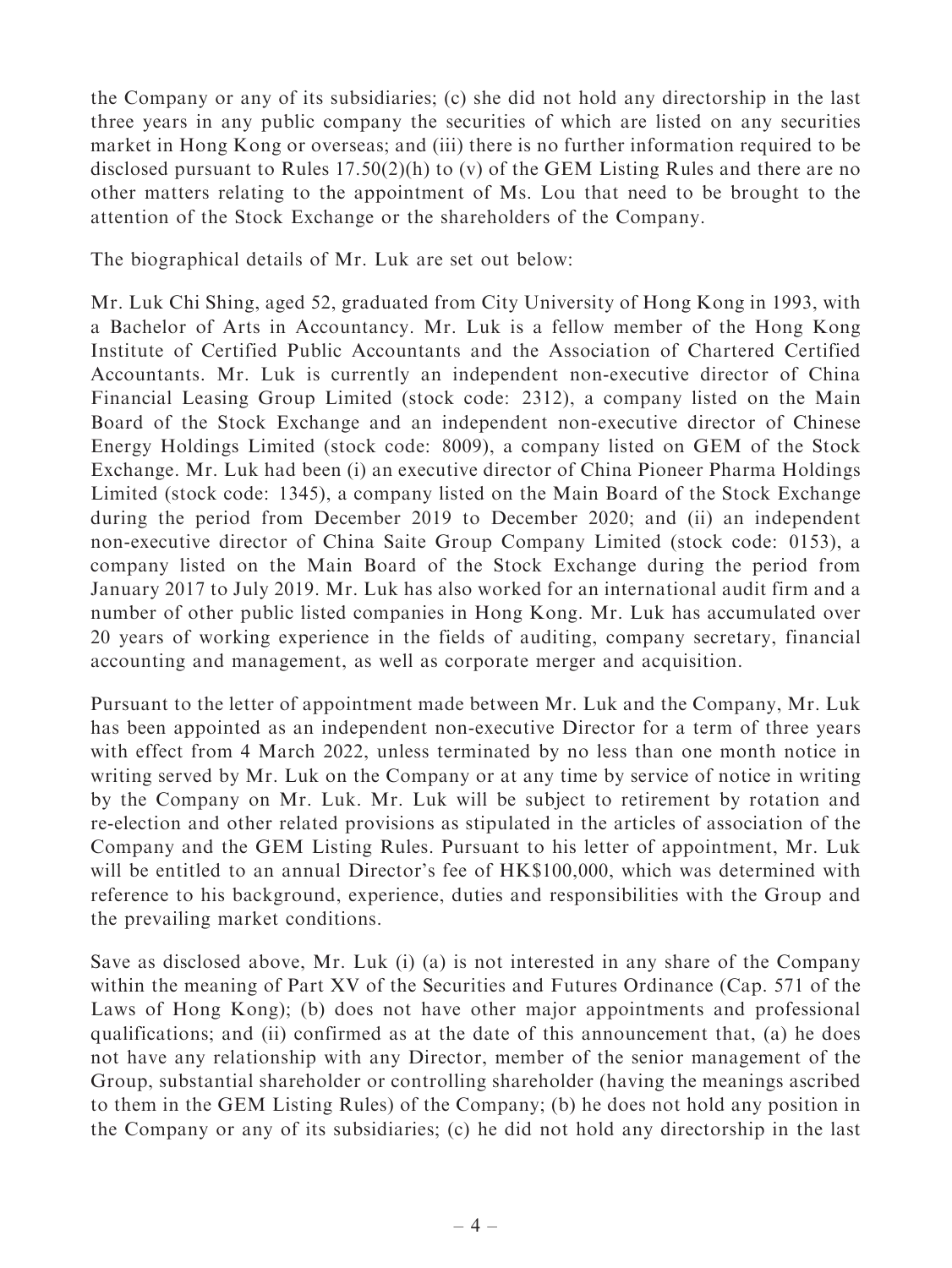three years in any public company the securities of which are listed on any securities market in Hong Kong or overseas; and (iii) there is no further information required to be disclosed pursuant to Rules 17.50(2)(h) to (v) of the GEM Listing Rules and there are no other matters relating to the appointment of Mr. Luk that need to be brought to the attention of the Stock Exchange or the shareholders of the Company.

The biographical details of Mr. Lee Man Chun are set out below:

Mr. Lee Man Chun, aged 31, graduated from Laureate International Universities (William Blue College of Hospitality Management) in 2012, with professional degree in business hospitality management. He is currently the general manager of Little Sandpiper, an Australian company engaging in children entertainment business, since 2018. He was a director of Smart Dollar, an Australian company engaging in retail chain business from 2014 to 2018.

Pursuant to the letter of appointment made between Mr. Lee Man Chun and the Company, Mr. Lee Man Chun has been appointed as an independent non-executive Director for a term of three years with effect from 4 March 2022, unless terminated by no less than one month notice in writing served by Mr. Lee Man Chun on the Company or at any time by service of notice in writing by the Company on Mr. Lee Man Chun. Mr. Lee Man Chun will be subject to retirement by rotation and re-election and other related provisions as stipulated in the articles of association of the Company and the GEM Listing Rules. Pursuant to his letter of appointment, Mr. Lee Man Chun will be entitled to an annual Director's fee of HK\$60,000, which was determined with reference to his background, experience, duties and responsibilities with the Group and the prevailing market conditions.

Save as disclosed above, Mr. Lee Man Chun (i) (a) is not interested in any share of the Company within the meaning of Part XV of the Securities and Futures Ordinance (Cap. 571 of the Laws of Hong Kong); (b) does not have other major appointments and professional qualifications; and (ii) confirmed as at the date of this announcement that, (a) he does not have any relationship with any Director, member of the senior management of the Group, substantial shareholder or controlling shareholder (having the meanings ascribed to them in the GEM Listing Rules) of the Company; (b) he does not hold any position in the Company or any of its subsidiaries; (c) he did not hold any directorship in the last three years in any public company the securities of which are listed on any securities market in Hong Kong or overseas; and (iii) there is no further information required to be disclosed pursuant to Rules 17.50(2)(h) to (v) of the GEM Listing Rules and there are no other matters relating to the appointment of Mr. Lee Man Chun that need to be brought to the attention of the Stock Exchange or the shareholders of the Company.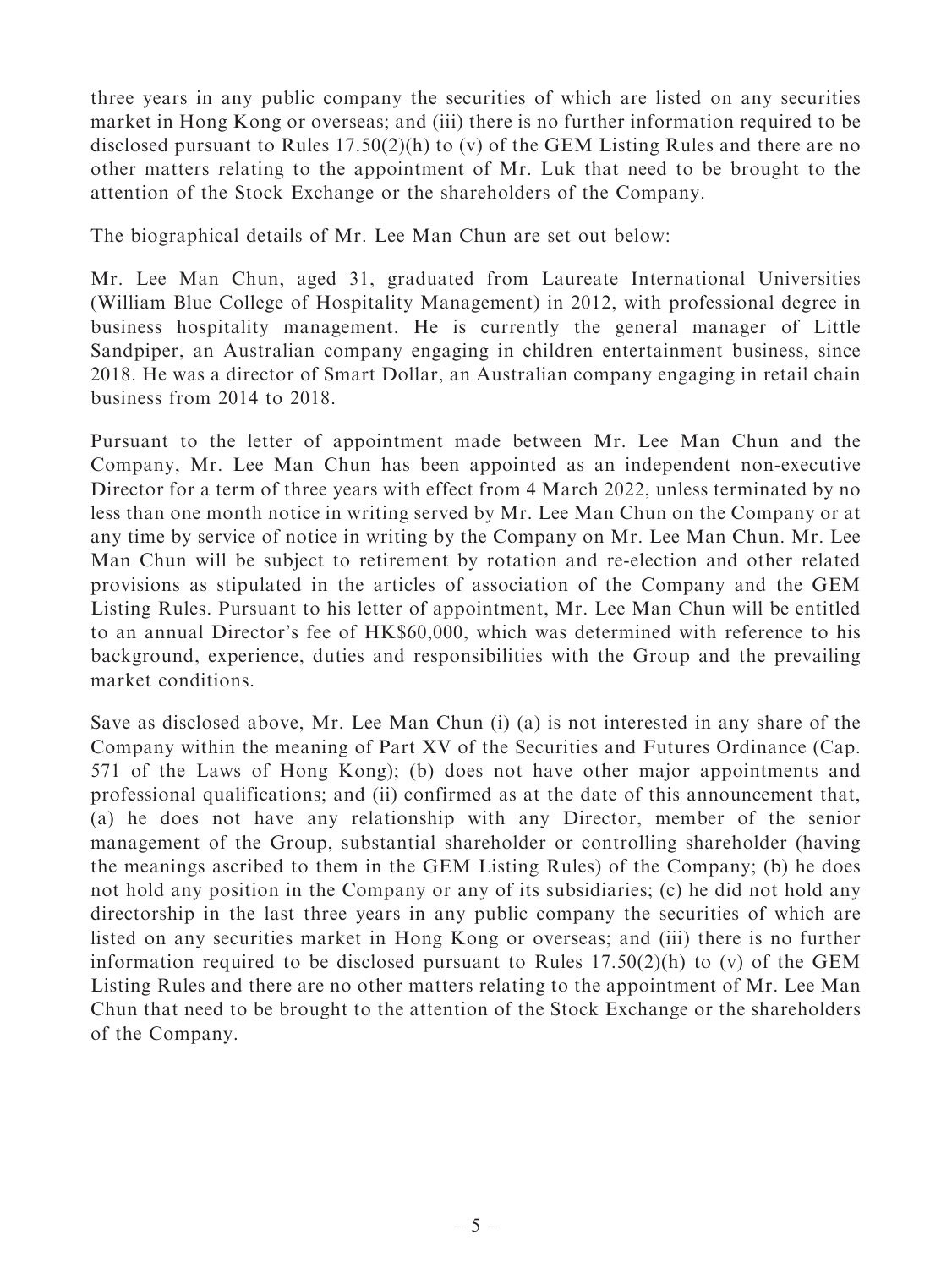The biographical details of Mr. Zheng are set out below:

Mr. Zheng Yuqiang, aged 58, graduated from Beijing Economic Correspondence University in 1989, with a bachelor degree in economics and management. Mr. Zheng is currently a director of Shenzhen Fuyin Fire Protection Engineering Co., Ltd. and has worked in various sizeable enterprises, including Shenzhen Foreign Trade Group, Hong Kong Ocean Channel Engineering Transportation Company Limited and Shenzhen Corporate Informationization and Financing Guarantee Company Limited (深圳企業信 息化融資担保有限公司), and has over 30 years of experience in trade industry.

Pursuant to the letter of appointment made between Mr. Zheng and the Company, Mr. Zheng has been appointed as an independent non-executive Director for a term of three years with effect from 4 March 2022, unless terminated by no less than one month notice in writing served by Mr. Zheng on the Company or at any time by service of notice in writing by the Company on Mr. Zheng. Mr. Zheng will be subject to retirement by rotation and re-election and other related provisions as stipulated in the articles of association of the Company and the GEM Listing Rules. Pursuant to his letter of appointment, Mr. Zheng will be entitled to an annual Director's fee of HK\$60,000, which was determined with reference to his background, experience, duties and responsibilities with the Group and the prevailing market conditions.

Save as disclosed above, Mr. Zheng (i) (a) is not interested in any share of the Company within the meaning of Part XV of the Securities and Futures Ordinance (Cap. 571 of the Laws of Hong Kong); (b) does not have other major appointments and professional qualifications; and (ii) confirmed as at the date of this announcement that, (a) he does not have any relationship with any Director, member of the senior management of the Group, substantial shareholder or controlling shareholder (having the meanings ascribed to them in the GEM Listing Rules) of the Company; (b) he does not hold any position in the Company or any of its subsidiaries; (c) he did not hold any directorship in the last three years in any public company the securities of which are listed on any securities market in Hong Kong or overseas; and (iii) there is no further information required to be disclosed pursuant to Rules 17.50(2)(h) to (v) of the GEM Listing Rules and there are no other matters relating to the appointment of Mr. Zheng that need to be brought to the attention of the Stock Exchange or the shareholders of the Company.

The biographical details of Ms. Kwong are set out below:

Ms. Kwong holds a bachelor's degree of commerce from Monash University in Australia and she is currently a member of Hong Kong Institute of Certified Public Accountants and CPA Australia. Ms. Kwong currently serves as the company secretary of China Tangshang Holdings Limited, a company listed on the Main Board of the Stock Exchange (stock code: 0674), joint company secretary of China Hongguang Holdings Limited (stock code: 8646) and company secretary of Yik Wo International Holdings Limited (stock code: 8659), which are listed on GEM of the Stock Exchange. Ms. Kwong has over 12 years of experience in auditing, accounting and company secretarial practice.